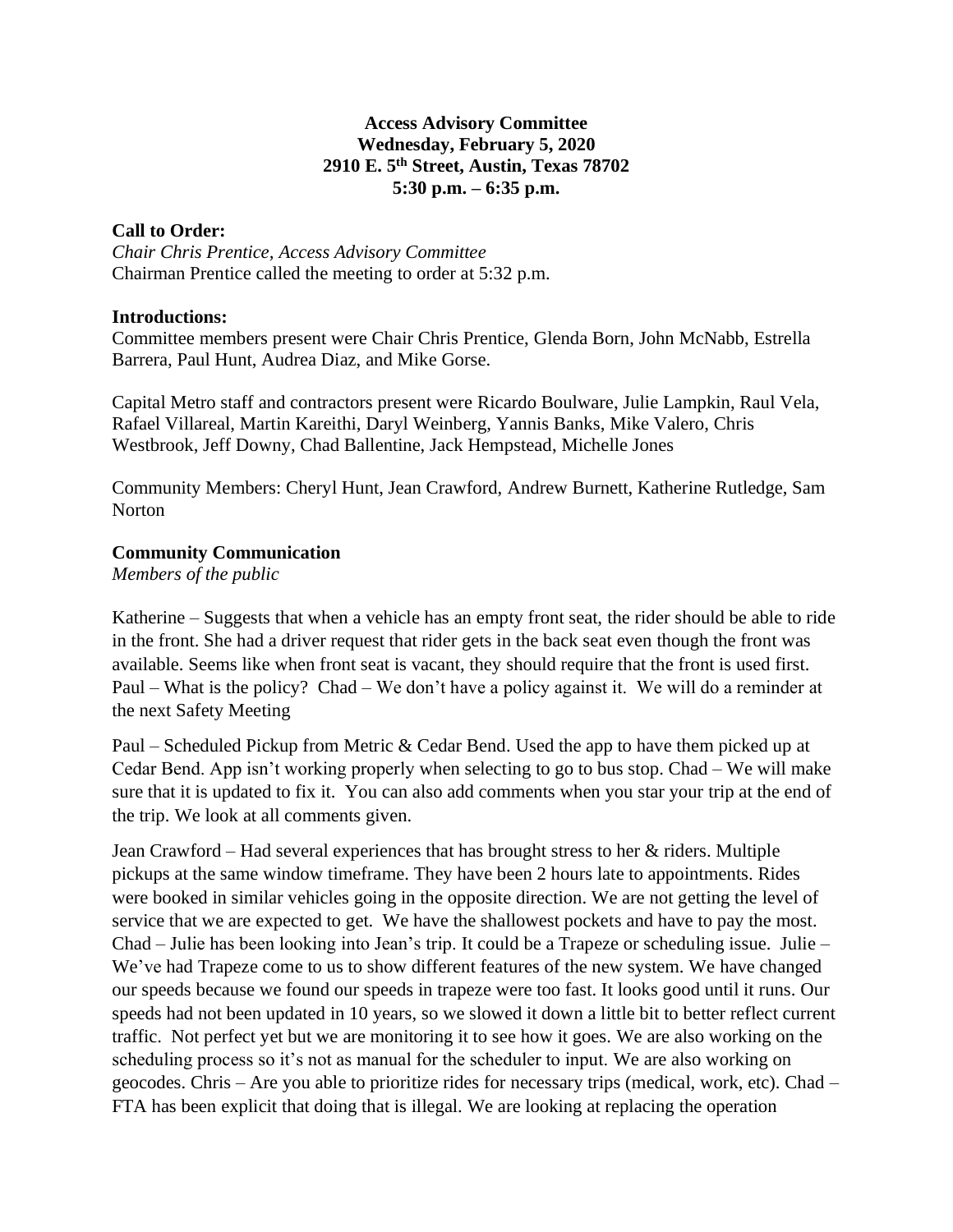software. We plan to go to the board in mid-2020 with something. Glenda – Will options still be available when looking for times? Julie – It will still give 3 options, but it will give them the 3 best options. Sometimes the 3 options could be the same time. The way the system is set up, the 1<sup>st</sup> option is the best option. Paul – They're not telling you all your options. Julie – That is because they aren't supposed to do it since the 1<sup>st</sup> is the best but if you say it doesn't work, they are supposed to give you the other options.

Cheryl Hunt – What are you doing to educate the drivers about riders that are deaf/blind? I'm having some problems with it. Chad – That is something we have been working on for a while. We are working on some solutions. One of the things is a tactile card. We are working on better ways to communicate. Martin – We had a strategy of working with the County  $\&$  then it went quiet from them. I am happy to pick it back up. We got halfway thru a plan. We didn't want it to be just a CapMetro imposed solution. Wanted to work with individuals that work on this as a regular. I would recommend that you be a tester to this. I want to jumpstart this conversation again with them.

Sam – Wondering about setting up reservations. Seems like there was a 3 day wait. Can CapMetro extend it to a week? Chad – We do have a website where you can book trips 6 days in advance, it's 3 days if you use a reservation agent. It is accessible if you are visually impaired. www.capmetro.org/maonline. Audrea – I've looked into booking online as well but there are only certain destinations that pop up. Chad – It is limited to only your favorites. Julie - Also common locations. You can put up to 8 favorites on your account. Chad – With new software my hope & dream is to have an app to go along with this. Sam – Is there a way to insist riders be healthy when riding? I have a weak immune system so that impacts me. Chad – We really aren't allowed to require people to be healthy when riding, they use it to go to doctor. We do enforce hygiene issues though. Sam – Had a driver take a break while I needed to get to my appointment. Chad – They should not be taking breaks while customers are onboard.

#### **See Something, Say Something**

#### *Jeff Downey, Project Manager Technology Security Systems,*

There is a text to tip number that can be used. It will be on the website for phase 2. Audrea – Will there be a sticker on the bus or something saying the number? Jeff  $-$  March  $10<sup>th</sup>$ -24<sup>th</sup> is beta test timeframe & I'm meeting with marketing tomorrow on what will be on the bus.

#### **Transit Priority Working Group**

## *Nadia Barrera-Ramirez, Project Manager Transit Speed & Reliability*

Paul – Describe the concrete bulb. Nadia – Imagine a parking spot on the roadway. It's the same width as a parking spot. The bus is able to come up & pick up a passenger without having to pull out of the lane. Paul – Can you work with IT department so that the app doesn't expire within 20 mins? It would be great if tickets stay active once you activate it. Daryl – We are working with our mobile app on setting a time for them expiring. Working on it for the next update of the app. Also hoping to have onboard validators on all of the doors on the buses this summer. Glenda – Is that true for paper  $\&$  phone? Daryl – It will be true for phone passes. Mike – Do they have buses & bikes share lanes in other cities? Nadia – It is something included in NACTO design guides so